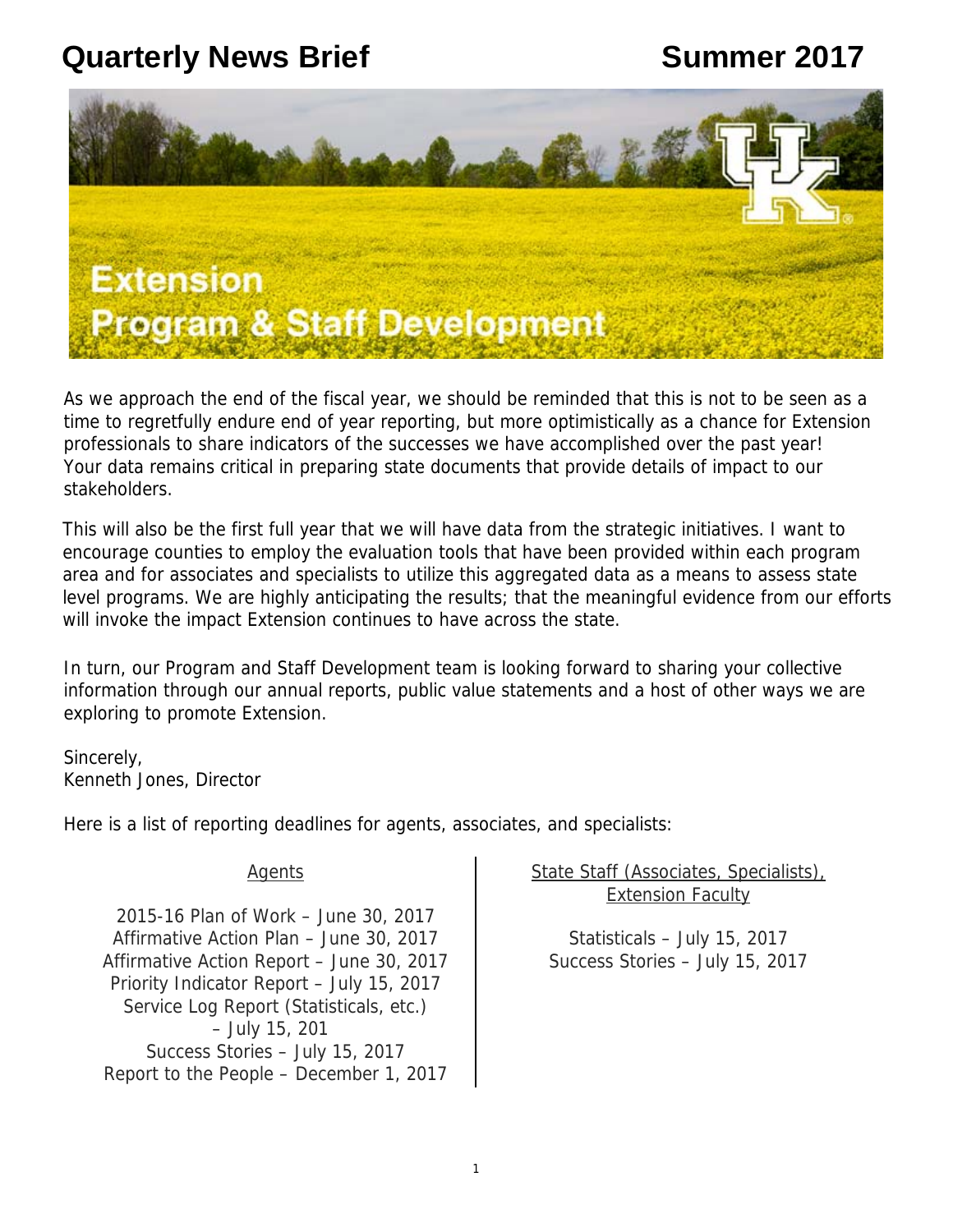#### **News**

**Calling all UK Alumni:** UK Alumni social media accounts would like to feature Extension in their social media posts this summer! Are you an alumni, or do you have volunteers who are alumni and you would like to share your experiences? If so, reach out to [Sarah Bowker](mailto:sarah.frank@uky.edu) (859) 257-7272 for details.

**Congratulations to the 2017 CES Summer Interns!** This year we have 51 interns throughout the Commonwealth. The internship program serves as a pipeline in which we want to continue to strengthen in order to enhance interns for future full-time positions within our system. Thank you to the intern supervisors for giving the interns the opportunity to learn how the Cooperative Extension Service makes an impact at the local, state, and national levels. If you have any questions on how you can become an intern supervisor next year, contact [Mia Farrell](mailto:antomia.farrell@uky.edu) (859) 218-4800. Important dates to remember: *Intern Rodeo* (Lexington, KY- intern, administration, and supervisors welcome to attend lunch) June 23rd 10am - 3pm EST, and *Intern Round up* July 21st, 8:30am - 4pm EST, Lexington, KY.

#### **Agents in Action**

*New Extension Personnel, Summer 2017:* PSD warmly welcomes the new County Extension Agents who completed their orientation in April. Learn more about our nine new colleagues... read [more](https://psd.ca.uky.edu/sites/psd.ca.uky.edu/files/psd_news_brief_bios_may_2017_final.pdf)

*Success Story: D.J. Scully (Campbell County), Hazardous Waste Collection Event.* The EPA considers some leftover household products that can catch fire, react, or explode under certain circumstances, or that are corrosive or toxic as household hazardous waste. Products, such as paints, cleaners, oils, batteries, and pesticides can contain hazardous ingredients and require special care when you dispose of them.... read more